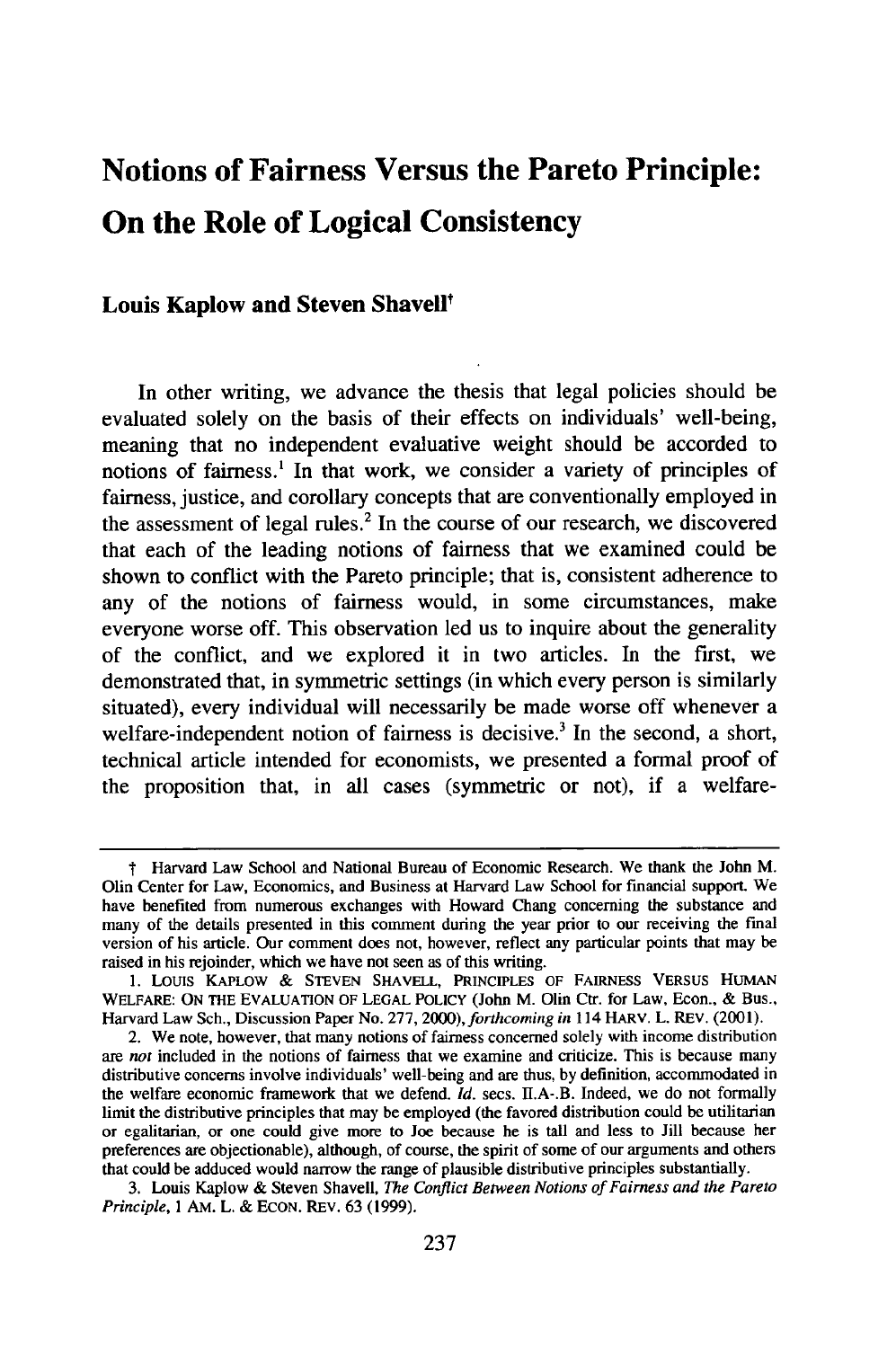independent notion of fairness is given any weight in making social decisions, there will exist circumstances in which everyone is made worse  $off.<sup>4</sup>$ 

Howard Chang has written an article in this journal that addresses aspects of our second article.<sup>5</sup> He accepts the validity of our formal proof, but he challenges the appeal of our assumptions. Furthermore, he suggests that certain notions of fairness that do not satisfy these assumptions, including his own conception of liberal welfarism, could be sufficiently modified so that they would not conflict with the Pareto principle. (Chang's precise claim is unclear, however. The overall thrust of his article may give the reader the impression that many familiar notions of fairness might be susceptible to modification so as to avoid conflict with the Pareto principle, yet the analysis itself suggests only the logical possibility that the conflict can be circumvented with respect to modifications of certain types of notions of fairness, which are not formally specified. $6$ )

We begin this Reply by summarizing the demonstration in our first paper of the conflict between notions of fairness and the Pareto principle. This demonstration, which Chang does not contest, is easier to understand than our second, and it is independently sufficient to establish our conclusion. Then we consider our second, more technical demonstration of our conclusion. We emphasize that the two assumptions that Chang challenges are really minimal in character; in essence, they amount to requirements that normative theories be logically consistent. (Indeed, the relevance of centuries of moral philosophers' normative discourse depends on one of these assumptions.) We also explain how, even when one does not require logical consistency in the respects to be articulated, Chang's effort to show that certain notions of fairness can be altered so as to avoid

<sup>4.</sup> Louis KAPLOW & STEVEN SHAVELL, ANY NON-INDIVIDUALISTIC SOCIAL WELFARE **FUNCTION VIOLATES** THE PARETO PRINCIPLE (Nat'l Bureau of Econ. Research, Working Paper No. 7051, *1999),forthcoming as* Louis Kaplow & Steven Shavell, *Any Non-Welfarist Method of Policy Assessment Violates the Pareto Principle,* 109 J. POL. ECON. (2001).

<sup>5.</sup> Howard Chang, *A Liberal Theory of Social Welfare: Fairness, Utility, and the Pareto Principle,* 110 YALE L.J. 173 (2000). Chang also considers other matters (notably, he criticizes an argument of Amartya Sen) that we do not take up here.

<sup>6.</sup> We should note at the outset that we have experienced general difficulty in interpreting Chang's article. Despite his technical economic training, Chang does not translate his argument and examples into unambiguous, formal statements or offer proofs of any of his claims, although our article to which he is responding consists almost entirely of formal statements and presents a proof of its main claim. The problem of Chang's imprecision includes the definition of fairness itself. We formally defined how we were using the term in each of our writings, KAPLOW & **SHAVELL,** *supra* note 4, at 2; Kaplow & Shavell, *supra* note 3, at 65-66 n.5; KAPLOW & SHAVELL, *supra* note 1, at 39 n.69, whereas we are not always sure whether Chang uses the term fairness in the same manner (for example, we cannot be sure he is excluding purely distributive notions, as we do, *see supra* note 2). Chang neither mentions our precise, formal definition at any point nor offers any definition of his own. (And, despite Chang's apparent displeasure with our definition, we note that it does encompass all of the many leading notions of fairness that we examine in KAPLOW & **SHAVELL,** *supra* note **1,** pts. fIi-VI.)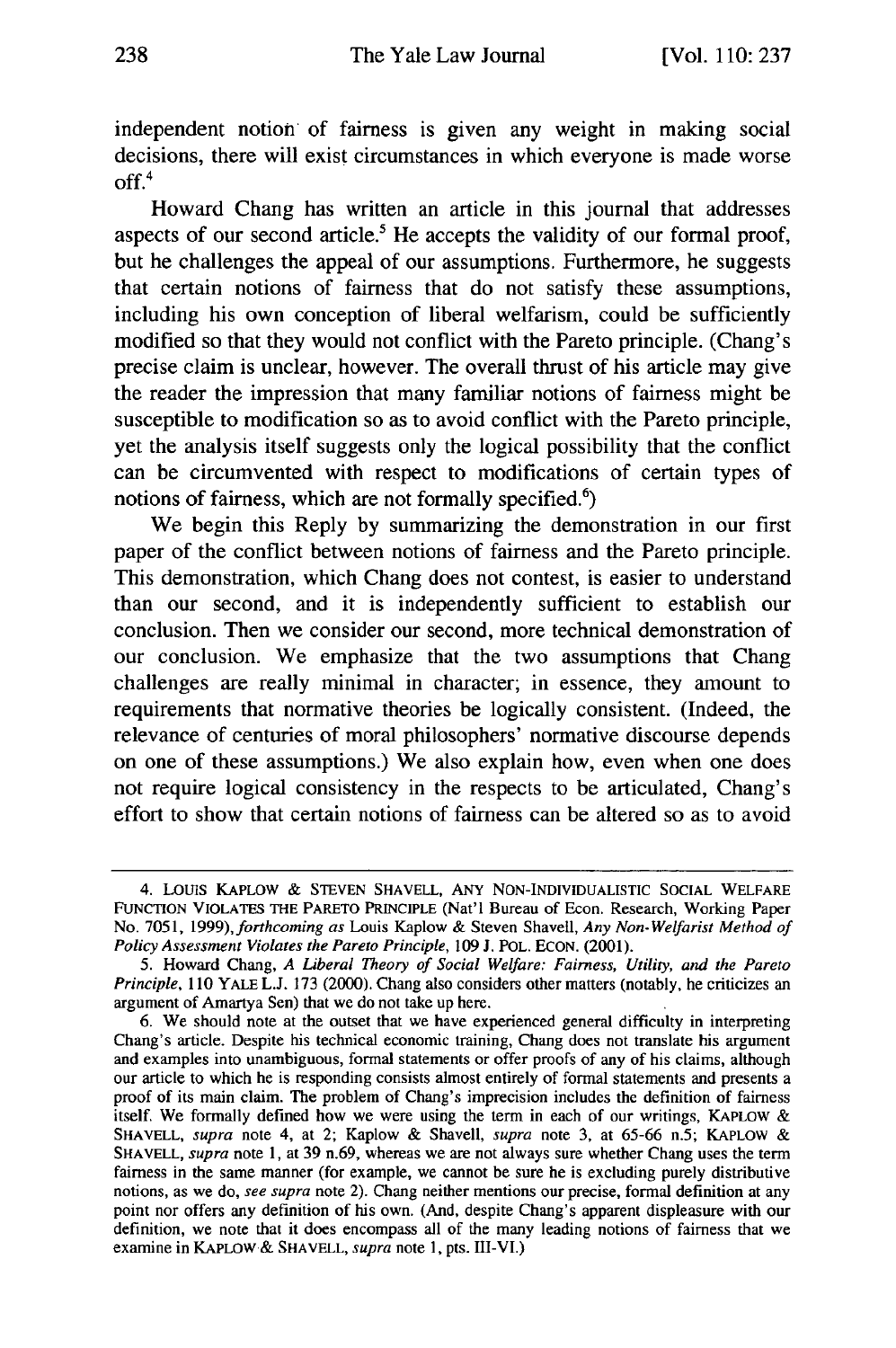conflicts with the Pareto principle is unsuccessful. Finally, we offer brief remarks on Chang's liberal welfarism, drawing upon arguments from our larger work.

Before proceeding, we should note that we are well aware that many readers will be reluctant to accept our claims. First, the idea that all plausible notions of fairness conflict with the Pareto principle may seem surprising; indeed, it came as a surprise to us during the course of our research. Yet, analysis has revealed it to be true to a general extent. Second, some of our analysis--particularly the second demonstration with which Chang takes issue-is of a technical nature. We endeavor to explain the relevant points in accessible terms so the reader can see what is really involved in considering them. Third, the fact that notions of fairness have broad intuitive appeal to everyone—including to us—seems in tension with our critique. In our conclusion, however, we briefly draw upon our other writing to sketch some of the ways that this appeal can be reconciled with our overall thesis that notions of fairness should not be employed as independent evaluative principles in the assessment of legal policy.

## I. OUR FIRST DEMONSTRATION: NOTIONS OF FAIRNESS ALWAYS MAKE EVERYONE WORSE **OFF** IN SYMMETRIC CASES

A basic, natural setting to consider is the symmetric case: that in which all persons are similarly situated with respect to the policies under consideration. For example, in analyzing tort rules and the principle of corrective justice in the context of automobile accidents, one might examine cases in which every person is equally likely to be an injurer or victim and faces the same costs of accident avoidance, the same harm if an accident occurs, and so forth.

In such symmetric settings, we have demonstrated that, whenever a notion of fairness leads one to choose a policy different from that which would be chosen were the social goal concerned exclusively with effects on individuals' well-being, everyone will necessarily be made worse off.7 The reasoning is straightforward. Suppose that a notion of fairness leads to the choice of legal rule *A* when overall well-being would be greater under rule *B.* Since overall well-being is greater under rule *B,* and since each person is identically situated, it must be that each person's well-being is greater under rule  $B$  (and by the same amount). Hence, everyone is made worse off by choosing rule *A.*

This simple demonstration, which Chang does not question, is by itself sufficient to establish that there is a conflict between any notion of fairness and the Pareto principle. For if one endorses a notion of fairness,

<sup>7.</sup> Kaplow & Shavell, supra note 3, at 68-70.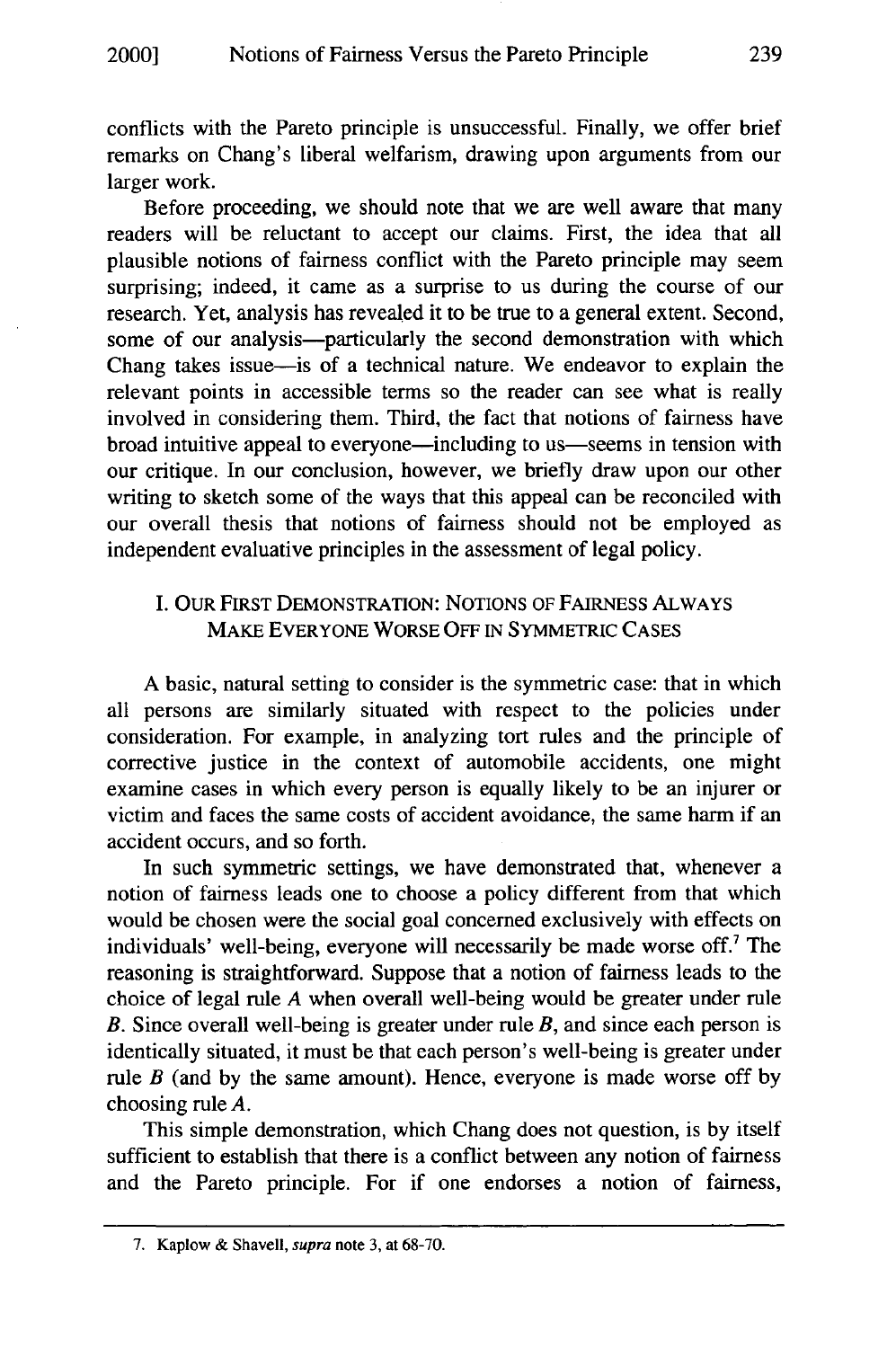consistency requires that one cannot ignore symmetric cases, in which the conflict arises.'

Moreover, we suggest in our writing that the symmetric case has special significance for a range of systems of morality, including those associated with the Golden Rule, the categorical imperative, and choice behind a "veil of ignorance."<sup>9</sup> The reason is that such frameworks, which are designed to capture a notion of impartiality among individuals, in essence require that proposed moral principles pass muster in symmetric settings. (Consider, for example, the categorical imperative. If one did not demand that individuals be viewed as if they were symmetrically situated, a person who is mighty could advance the principle "might makes right," for such a person would happily generalize that principle, as that would simply enlarge his or her personal benefit. Only if one is required to assume symmetry among individuals—that no person is more mighty than another, or that a person is not more mighty than others any more often than anyone else is—would the test of the categorical imperative rule out such a selfinterested principle.) We suspect that many readers, as well as most commentators upon whom Chang relies for various normative principles, do endorse the fundamental requirement of impartiality that is embodied in these frameworks. Thus, our demonstration that notions of fairness can only make individuals worse off in the symmetric case should be viewed as particularly important.

## II. OUR SECOND DEMONSTRATION: **IN GENERAL, NOTIONS** OF FAIRNESS **SOMETIMES** MAKE EVERYONE WORSE OFF

In our second demonstration that any notion of fairness conflicts with the Pareto principle, we do not restrict analysis to symmetric settings. We believe it will be helpful to sketch our proof briefly. (The proof is somewhat abstract, and we ask the reader to bear with us.) Let us begin by considering any notion of fairness. (For example, consider the principle of corrective justice, under which wrongdoers are required to compensate their victims.) Now, as a theoretical matter, if this notion of fairness is given any weight (that is, if, other things equal, it sometimes affects the social

<sup>8.</sup> To an extent, Chang can be seen as challenging this demonstration, because, as we explain in Part II, he does not seem to accept the view that normative principles have to be applied consistently. We do note, however, that the continuity assumption that he challenges regarding our second demonstration is not employed in our first demonstration.

The reader may wonder about notions of fairness concerned with the distribution of income or well-being, which would be moot in symmetric cases. As we indicate above in note 2, however, such principles are not among the notions of fairness that we criticize, and we are explicit about this in our prior writing. E.g., Kaplow & Shavell, supra note 3, at 67; KAPLOW **& SHAVELL,** supra note 1, sec. II.A.

<sup>9.</sup> Kaplow & Shavell, supra note 3, at 73-74.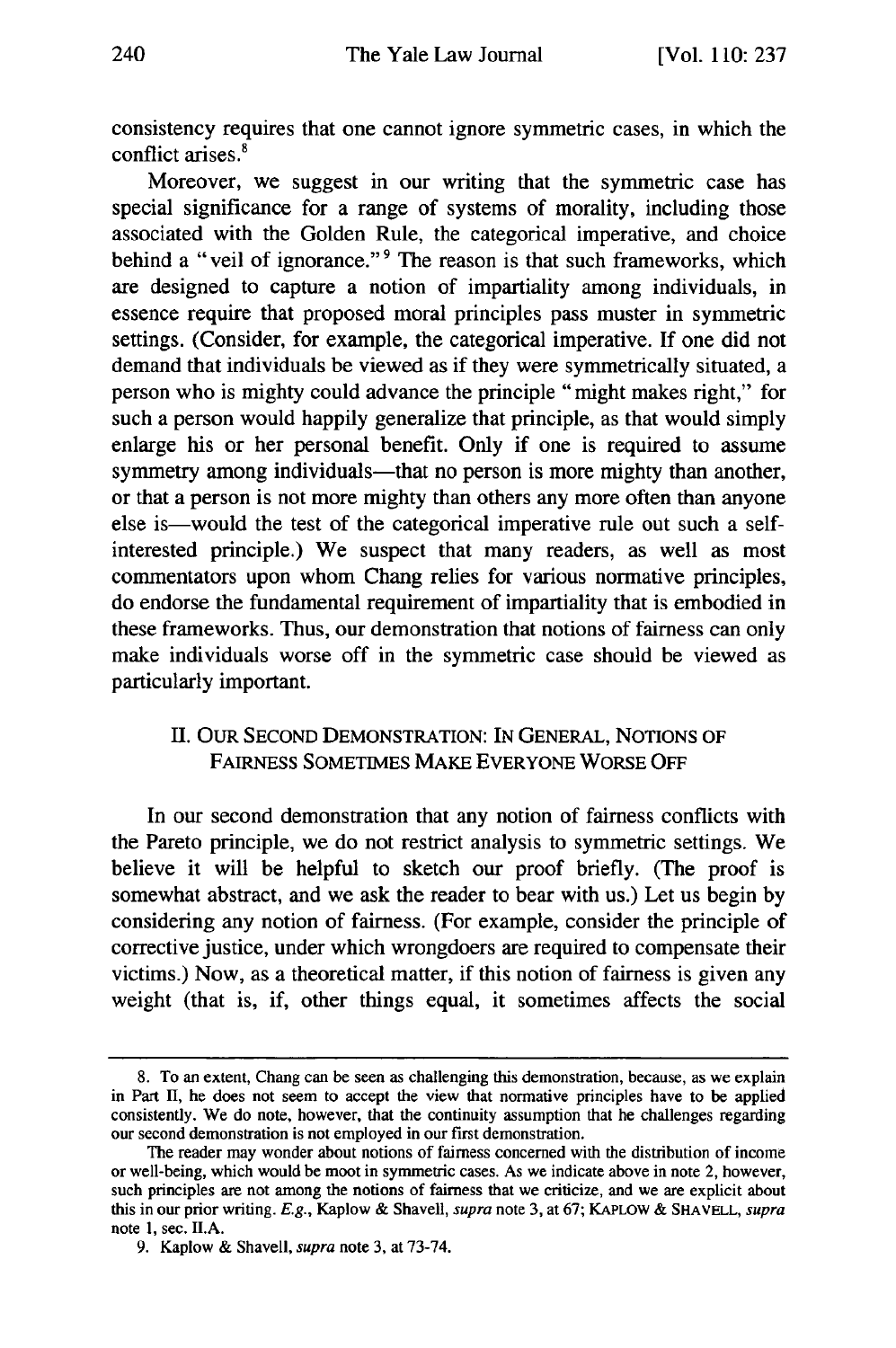decision), we must be able to imagine two regimes—call them *Fair* and *Unfair-that* have the following characteristics: First, every individual is equally well off in *Fair* and in *Unfair*; and second, one regime-*Fair*-is definitely more fair than the other, *Unfair,* and hence it is deemed normatively superior."° (To be concrete, suppose that *Unfair,* unlike *Fair,* does not follow the requirement of corrective justice that wrongdoers compensate victims in a class of cases; nevertheless, injurers are not better off than in *Fair* because they pay higher fines in *Unfair,* and victims are not worse off in *Unfair* because social insurance is provided to them.)

Next, consider a slightly modified unfair regime, *Unfair-I,* that is identical to *Unfair* except in one respect: There is a tiny savings of administrative costs in *Unfair-lI,* which is distributed uniformly per capita. Now, if fairness has any real weight, it must be true that *Fair* is deemed superior overall to *Unfair-I:* After all, *Fair* was definitely superior to *Unfair, Unfair-lI* is every bit as unfair as *Unfair,* and the cost advantage of *Unfair-lI* over *Unfair* was stated to be tiny. (For example, compared to *Fair,* suppose that *Unfair-II* involves a major sacrifice of corrective justice and a trivial administrative cost savings, perhaps a penny per person.) However, observe that everyone is worse off in *Fair* than in *Unfair-Il.* (This is because everyone is equally well off in *Fair* and in *Unfair,* while everyone is worse off in *Unfair* than in *Unfair-Il.)* Hence, the notion of fairness has been shown to conflict with the Pareto principle.<sup>11</sup>

<sup>10.</sup> Chang, *supra* note 5, at 222 n.193, questions our observation to this effect and refers to our making strong and demanding assumptions, but we see his comments as red herrings. We simply ask the reader to contemplate the converse: Suppose that *no matter how much the degree of fairness differed between two regimes,* a notion of fairness *never* implied that one regime was superior to another when all else was equal, namely, when everyone had the same level of wellbeing. Clearly, there is no sense in which the notion of fairness is receiving any independent weight. (Put technically, our formal definition asks whether an evaluative principle can be implemented if the analyst knows how regimes affect individuals' well-being but has no information about any other characteristics of the regimes, including how fair they are. If the supposition in the text is false, then the analyst can make the evaluation knowing only well-being (for whenever the information on well-being is the same, so is the assessment); hence, as we define it, there is no independent notion of fairness involved.)

We are also puzzled by Chang's statements in the same note that our language usage (concerning the meaning of an "individualistic" social welfare function) is ambiguous and inconsistent. First, we offer a formal definition for the term in question. KAPLOW & SHAVELL, *supra* note 4, at 2. Second, our other use of the term to which Chang refers is also formally stated. *Id.* Third, although we do not offer a formal proof of stated equivalence between our two usages, this is only because the equivalence in our framework is (we thought) obvious. (When Chang questioned the equivalence, we supplied him with the proof, tracking the above-described intuition, which he has not questioned.)

<sup>11.</sup> Consider another way to see the intuition behind the general argument (which, to prove rigorously, requires stronger assumptions). (1) Suppose that there exist two regimes, *F* and *W,* such that *F* is more fair, welfare is higher in *W,* and *F* is viewed as superior overall to *W.* (This must be true of at least some such choices of *F* and *W* if fairness ever determines social choice.) (2) Construct *W'* from regime *W* as follows: Maintain the same degree of (un)fairness and total welfare, but redistribute income such that the resulting distribution of well-being in *W'* is the same as in *F.* (If, for example, the redistribution reduces inequality and one's welfare assessment favors a more egalitarian outcome, the overall adjustment in generating *W'* from *W* would reduce total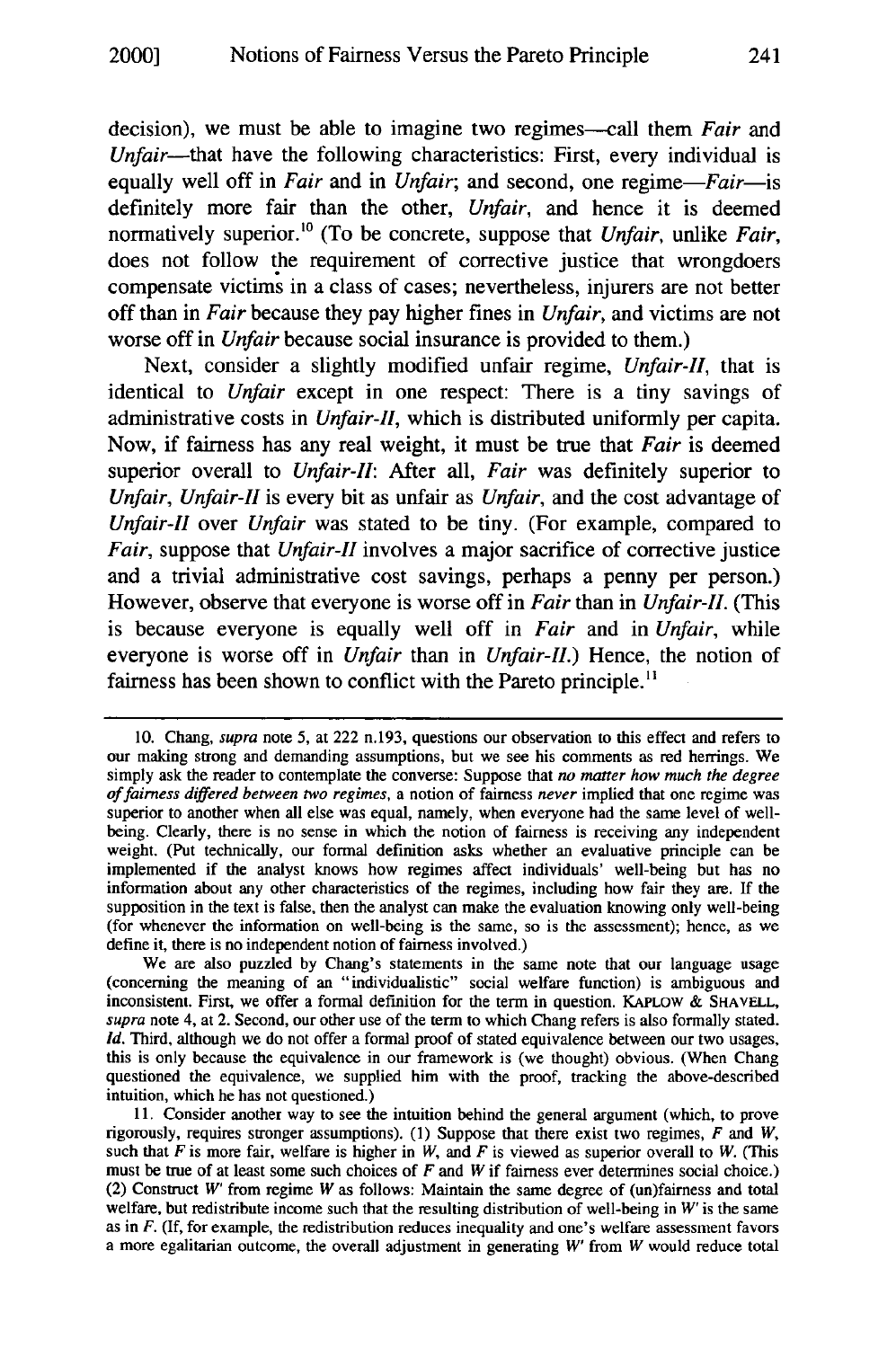We now can consider the two assumptions that Chang challenges. The first, referred to in formal literature as "continuity," involves our formulation of the idea that a notion of fairness has "real" weight. The justification for our continuity assumption will, we believe, be apparent once we make its meaning and implications clear (which, we believe, Chang does not do).<sup>12</sup> Continuity, which we use in its standard mathematical sense<sup>13</sup> in our proof, turns out to have a fairly simple meaning here, namely that the weight given to a notion of fairness is not infinitesimal. In other words, we assumed that a given, perhaps unboundedly large amount of unfairness was more important than some, however small, savings in administrative costs (shared per capita). The contrary assumption—which is really what Chang, upon examination, is asking readers to embrace<sup>14</sup>-is that, no matter how much unfairness is involved, it can be outweighed **by** the tiniest amount of administrative cost savings, whether it be one cent or even one billionth of a cent. (We emphasize that if one caps the fairness-cost tradeoff at, say, a trillion to one, then continuity formally obtains and our proof holds; it truly is the case that one must embrace the most extreme view of the triviality of the weight to be given to fairness to avoid our conclusion.) We grant that our rejection of

12. Chang's most direct statement about continuity is, we believe, misleading. He states that "[t]here is no apparent reason why a slight increase in consumption of some good might not have a discontinuous impact on social welfare, especially if it is so widespread as to be shared by all individuals in society." Chang, supra note 5, at 224. First, he does not explain, as we do in the text to follow, that discontinuity means that the ratio of the impact on social welfare to small changes in consumption becomes infinite (as one considers smaller and smaller changes in consumption). Thus, any slight increase in consumption (say, a peanut per capita) is posited by Chang, in finding discontinuity plausible, to be vastly more important than any degree of unfairness, no matter how large. (This explains why Chang's other statements, see *id.* at 210-11 & n.165, are also incorrect with regard to the concept of continuity.) Second, the idea that the number of individuals might be relevant is fallacious, for the amount of increase in the consumption good per person can be arbitrarily small-indeed, whatever unit one imagines (say, one peanut) can be divided by the number of people in determining how much of a per capita increase to consider (so, if the population is a million, we can imagine each individual gaining by only a millionth of a peanut). In addition, Chang states that the literature on social choice theory generally does not assume continuity. *Id.* at 224 n.197. Chang does not mention, however, that continuity is often moot in much of that literature, because it is concerned only with discrete possibilities (that is, it does not allow anything, such as the amount of a good an individual has, to vary gradually) and because it uses only rankings (which, for example, allows no statements about degrees of preference or well-being, which renders consideration of most notions **of** distributive justice impossible). In our more encompassing and realistic framework, the assumption of continuity is relevant and, as we explain in the text, compelling.

13. Chang repeatedly refers to our "particular" continuity property, e.g., *id.* at 223, although our usage is entirely standard, straight from any textbook or dictionary that includes mathematical terms.

14. *See id.* at 222-26.

income sufficiently to keep total welfare constant.) (3) Since  $F$  is more fair than  $W'$  by the same amount that it was more fair than *W,* and since welfare is no higher in *W* than it was in *W,* it must be that *F* is deemed overall superior to *W'.* (4) However, *W'* has higher total welfare than *F* and also the same distribution of welfare as *F* (that is how we constructed *W').* Hence, everyone must be worse off in *F* than in *W,* even though *F* is judged to be superior overall under the notion of fairness.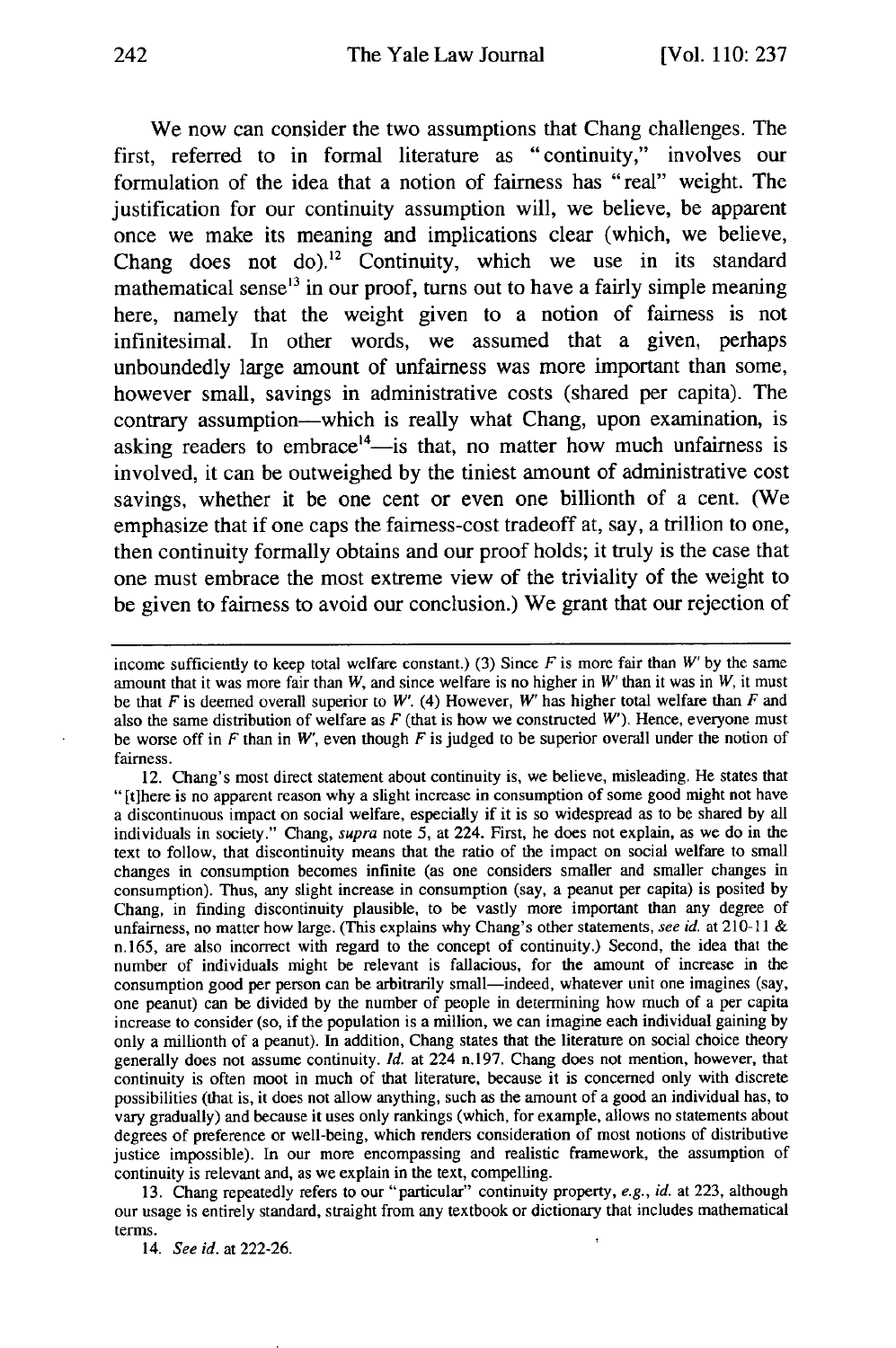Chang's view does amount to an assumption, but it is one that we imagined would be endorsed by anyone who believed that a notion of fairness was worth taking seriously.<sup>15</sup> (And, not surprisingly, virtually all notions of fairness we have studied, including all of the major ones we examine in detail in our main project, do not violate this continuity assumption.)

We offer some brief, additional remarks about our continuity assumption. **(1)** Formally, our argument only requires that the principle of fairness be continuous *in something.* (Hence, corrective justice should not be given infinitesimal weight with respect to administrative cost savings, trivial aesthetic pleasures, or the consumption of some good-in other words, to some factor that is unrelated to the notion of fairness.) (2) For our proof not to apply to a notion of fairness, the discontinuities that Chang suggests be allowed must exist not merely here or there, but in every conceivable setting in which a notion of fairness might be given any weight (for our proof that a Pareto conflict can be shown to exist applies at every point where fairness matters). (3) The direction of the involved discontinuity is opposite to that which is sometimes posited. That is, the required discontinuity gives absolute weight to, say, administrative costs, so that consideration of such costs would trump any amount of unfairness, rather than vice versa.

The second assumption implicit in our demonstration that Chang challenges is "independence." **16** At its core, the notion of independence that we employ (which differs from the one that is the subject of part of Chang's discussion)<sup> $17$ </sup> is an aspect of logical consistency, and, as such, we are quite surprised that Chang questions it. One way to express our independence assumption is as follows. Suppose that a person believes that regime  $X$  is clearly morally superior to regime  $Y$ , and also that regime  $Y$  is clearly morally superior to regime Z. Then, our independence assumption holds that that person is not free to assert that regime Z is clearly morally superior

**<sup>15.</sup>** For example, we would not take seriously a notion of fairness that was used to break literal ties (where even a fraction of a cent would swing the decision one way or the other) but that otherwise never mattered.

<sup>16.</sup> Chang, supra note 5, at 226-32.

<sup>17.</sup> Chang suggests that our independence assumption is analogous to that used in Arrow's Theorem and thus may be subject to criticism. *Id.* at 226-29. But our independence assumption is, in important respects, weaker than Arrow's. Arrow assumed that the social ranking of X and *Z* can depend only on different individuals' *rankings* of X and Z—and thus not on the intensity of their preferences or on any difference between one individual's gain and another's loss (interpersonal comparisons). This limitation implies, among other things, that ordinary distributive judgments are ruled out in social decisionmaking. This aspect of Arrow's assumption is specifically identified by those Chang quotes, *id.* at 228-29 & n.206, in support of the contention that independence is a controversial assumption. *See* ALFRED F. MACKAY, ARROW'S THEOREM: **THE** PARADOX OF **SOCIAL** CHOICE 48 (1980); DENNIS C. MUELLER, **PUBLIC** CHOICE II 393-95 (1989). Our independence assumption, by contrast, does not rule out preference intensities or interpersonal comparisons (and thus allows distributive judgments). Rather, it only requires logical consistency in the sense discussed in the text. Chang does not mention this crucial difference.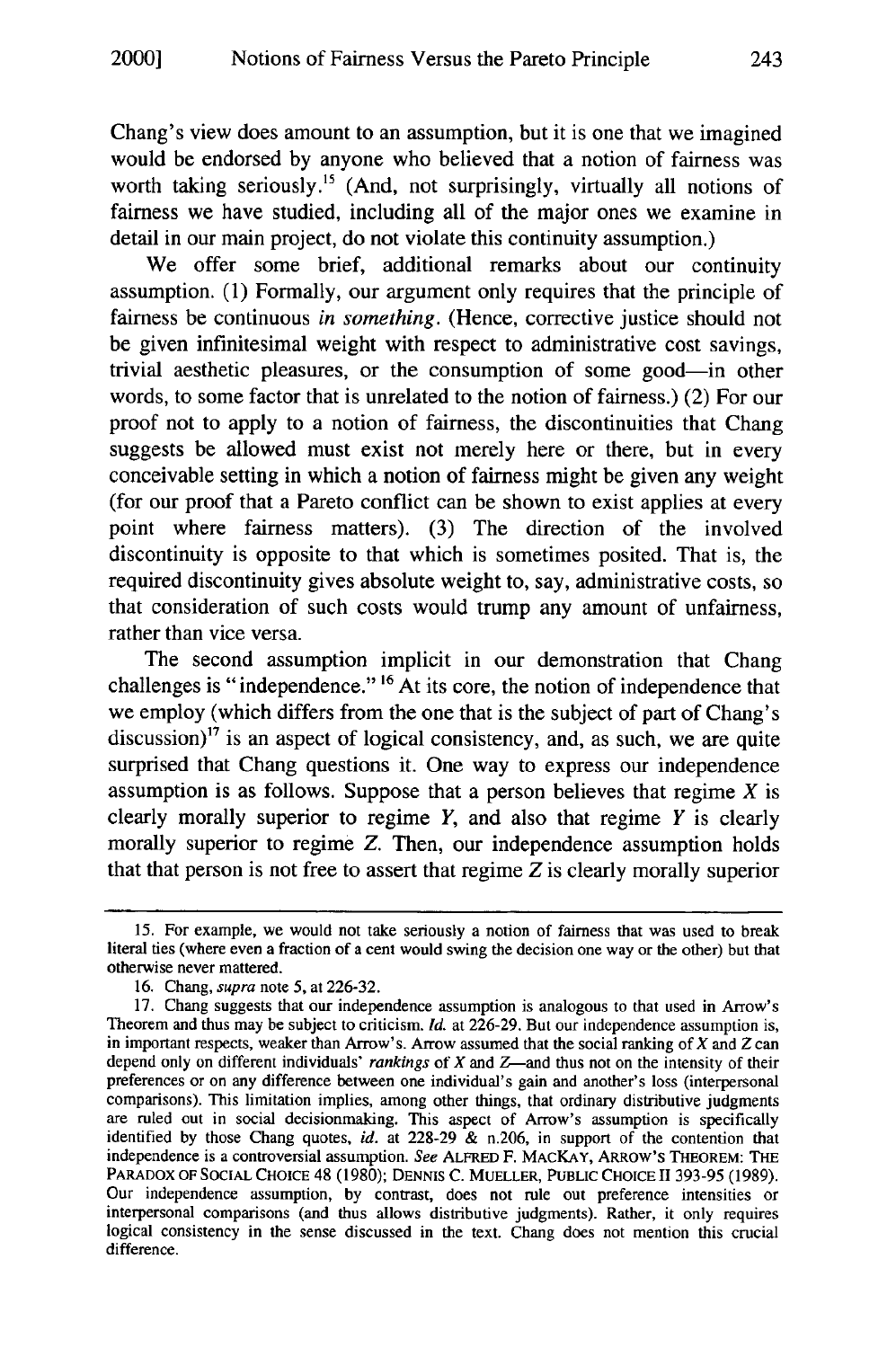to regime X on the ground that regime Y is not **"on** the table" in some sense.<sup>18</sup> (For example, only regimes X and Z may currently be before the decisionmaker, or regime Y may not be politically or practically feasible.) Chang rejects this implication. *In rejecting our independence assumption, he is asserting that the morally correct choice between X and Z generally* should, as a matter of principle, depend on the presence or absence of Y*even when it is acknowledged that Y should never be chosen in any event.* Quite frankly, we find his position absurd.<sup>19</sup> (We also note that philosophers have always emphasized the importance of logical consistency in the sense at issue; indeed, their frequent use of hypothetical examples to illuminate moral questions, including hypothetical constructs such as the categorical imperative, means that they consider them relevant for normative choices even though, being hypothetical, they are not **"on** the table" at the moment of a particular, actual decision.)

Though we may be belaboring the obvious, we note some implications of violating independence. **(1)** One would need a criterion to determine which regimes were and were not to count as on the table (which seems hard to come **by** since we are considering regimes that are not going to be chosen in any event). (2) Chang's proposed procedure (described below) deems feasible regimes to be those on the table,<sup>20</sup> but without costly inquiry (which is hardly worthwhile if the regimes are not to be chosen), one may not know which these are. **(3)** One's normative choice would change as

<sup>18.</sup> It may not be apparent how our proof, sketched above, uses this assumption. One way to express the point is that, when we hypothetically contemplated regime *Unfair-li,* we implicitly assumed that the statement that regime *Fair* was superior to regime *Unfair* was not thereby rendered invalid. To be sure, as we note in the text to follow, it is common and appropriate in moral argument to change one's view in some cases through the contemplation of other cases. Our point is that, once one believes one has arrived at a complete and correct moral view, after considering all imaginable cases, one is not free to proclaim both that  $X$  is morally superior to  $Z$ and that *Z* is morally superior to *X,* solely depending on what else is stated to be "on the table" at the moment of an actual decision. (We acknowledge that there may be some instances in which a choice might be said to depend upon other options, such as when a person might be upset at the very fact that an available, preferred option has been rejected, but such possibilities are irrelevant in our framework because the regimes that are to be assessed by a normative criterion are explicitly defined as *complete* descriptions, *see* KAPLOW & **SHAVELL,** *supra* note 4, at 1, which would already include any such feelings. The moral question is: Given all such information, which is morally superior, X or *Z?)*

<sup>19.</sup> In some of our private correspondence, Chang seemed to accept our view that rejecting independence was morally indefensible, indicating that he merely wished to establish as a logical matter that our position depended on this assumption. Now it is surely correct that logic itself does not require that one accept logical consistency in normative analysis, but if this is the extent of his challenge, then there is no dispute about whether the assumption is ultimately an appropriateindeed, a compelling-one. In fact, elsewhere in his article, he takes Sen to task for deeming a hypothetical regime irrelevant to moral analysis on grounds of infeasibility: Sen's "objections go to the 'pragmatic' question of whether the solution is *feasible,* not to the 'ethical' question of whether the trade would be socially *desirable* if it were available to us as a social choice, and it is the ethical question that is relevant for our purposes here." Chang, *supra* note 5, at 202; *see also id.* at 202 n.135 (citing Hammond's statement that arguments such as Sen's involve "misconceptions" due to "confusion").

<sup>20.</sup> *Id.* at 214.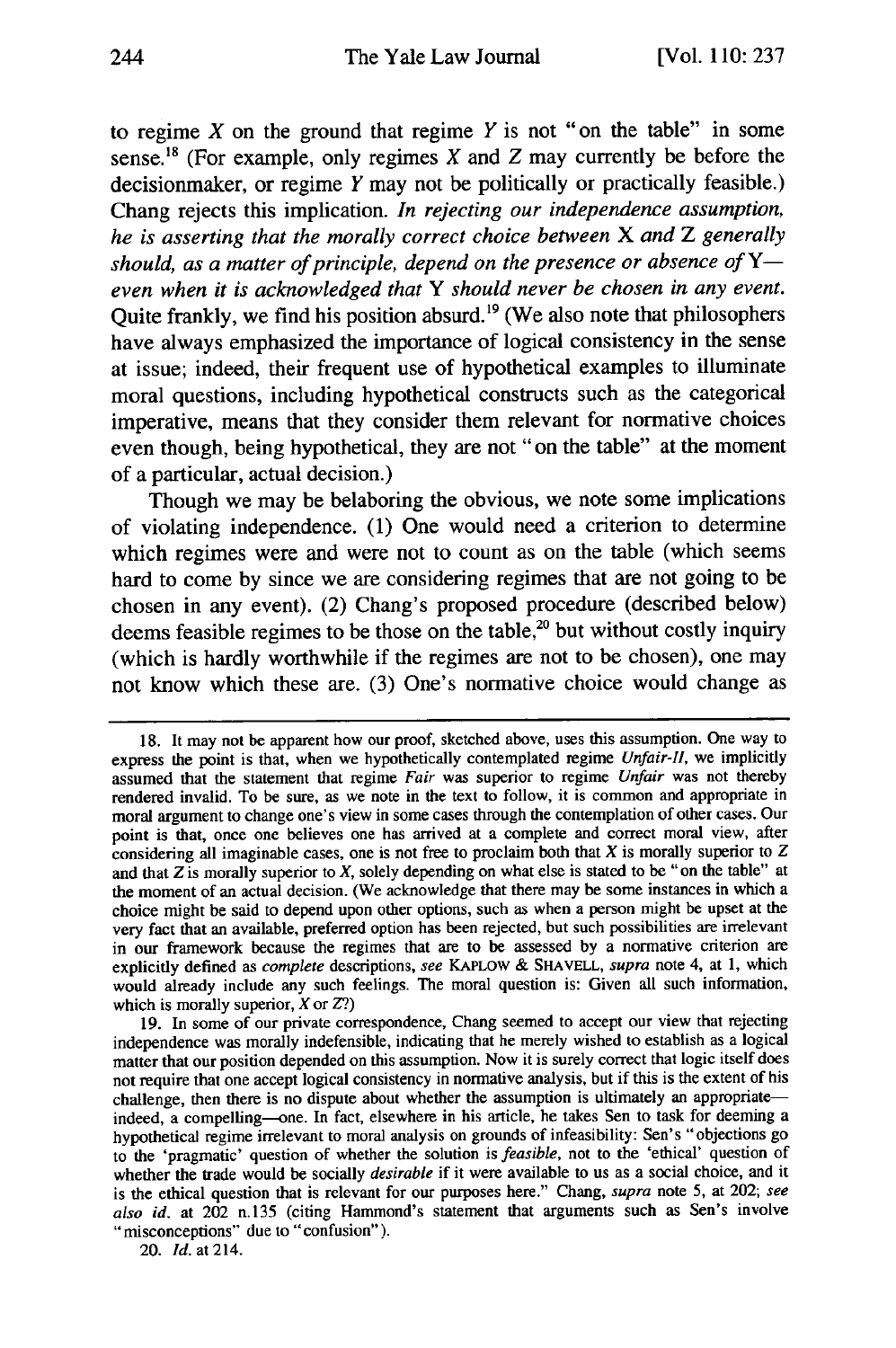views on the feasibility of such other regimes change (and feasibility might even change if, say, self-interested individuals spend resources to make regimes feasible, just to change the social choice-again, even though the newly feasible regime would not be chosen). In all, we are truly at a loss in understanding why Chang insists on taking such an approach.<sup>21</sup>

Suppose, however, that one follows Chang and is willing to consider notions of fairness that do not have the basic elements of consistency that we have described. One might imagine from the tenor of Chang's reply that it then would be straightforward to construct notions of fairness that did not violate the Pareto principle. But this is not the case. Our second demonstration shows that our assumptions are *sufficient* to imply that all notions of fairness conflict with the Pareto principle; it is not suggested that they are necessary, and they are not. Hence, it is possible that notions of fairness that do not obey our assumptions will still conflict with the Pareto principle. Now Chang does not offer direct, precisely stated examples of existing, modified, or novel notions of fairness under which the conflict with the Pareto principle is avoided; nor, correspondingly, does he indicate the nature of such principles (an important question, given how strange they may have to be once our consistency assumptions are violated).<sup>22</sup> Instead, he describes procedures under which a conventional notion of fairness is the input and, he asserts, a modified notion of fairness that is free of Pareto conflicts is yielded as the output.<sup>23</sup> Chang's procedures do not, however, seem to advance his position.

<sup>21.</sup> To illustrate some of the problems with both of his arguments about our assumptions, we offer an example that is in the spirit of much of Chang's discussion of the idea that individuals should he allowed to waive (alienate) their rights if it is to their advantage. In regime *A,* Bill, the richest, most well-off (and most unpleasant) person in the society does very well, and every other person is in misery, on the brink of starvation; no one's "rights" are violated. In regime *B,* Bill is a cent worse off than he is in *A,* because a trivial violation of one of his rights occurs, and everyone else is markedly better off. Chang's approach would require adopting regime *A,* because Bill does not have to waive his right, which can be given infinite weight even though Bill hardly cares about it and the rest of society suffers greatly. Now, if we imagine a regime  $C$ , in which no rights are violated, B not as well off as in *B,* Chang's preference for higher overall welfare would lead him to choose *C.* This time Bill has no veto because his right is not violated (even though Bill loses far more moving to C than to B, where we gave him a veto). Of course, if one compares B and C, one can see that everyone is better off i This, then, raises the question of which regime should really be chosen. *(A* is chosen over *B,* because Bill has a right; *B* over *C,* because of adherence to the Pareto principle; and *C* over *A.* because of the welfarism half of Chang's liberal welfarism.) If the choice is purely between *A* and *B*, Chang says *A* is morally superior. If among all three, he says *B* is morally superior. 22. Relatedly, since the modified notion of fairness that emerges from Chang's procedure

may differ markedly from the original notion with which one began, it is also important to inquire whether the original rationale for the notion will continue to be applicable (an inquiry that obviously will be difficult if one cannot readily determine what the modified notion will look like).

<sup>23.</sup> Chang, *supra* note **5,** at 215-19.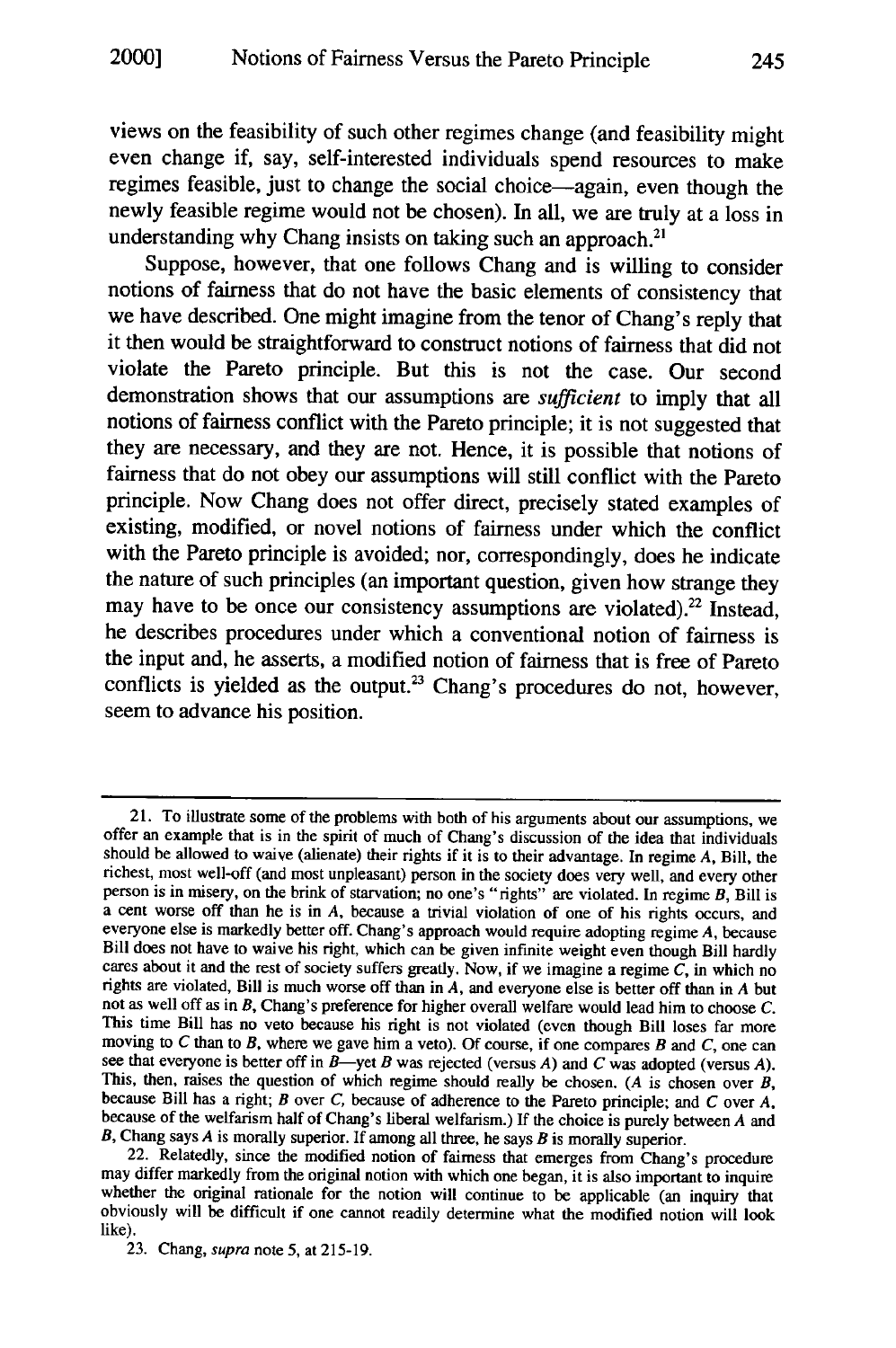First, assume for the sake of argument that his procedures do work. They only guarantee that the principle that emerges will not have Pareto conflicts; nothing assures us that the principle will retain *any* substantial fairness (that is, welfare-independent) content. Indeed, if the modified principle satisfied our consistency assumptions, we know from our proof that it would not retain any substantial fairness content. And, even if the assumptions are violated, they were only sufficient conditions, so for all we know there will be no fairness left after the procedures do their work. (Moreover, none of the examples of modified fairness principles that Chang has informally described to us over the past year, in his article or otherwise, has in fact been a Pareto-conflict-free notion that is not solely based on individuals' well-being.<sup>24</sup>)

Second, in the domain our proof addresses, Chang's procedure cannot work. The reasons, which are somewhat technical, are roughly as follows: Even after an infinite number of iterations of his procedures, one would be zero percent of the way done in generating the modified notion of fairness, and the moves required in most of the iterations are impossible to make, even in principle.<sup>25</sup> In addition, it turns out that one could not even use a

<sup>24.</sup> In prior exchanges with Chang, we have shown that his example, id. at 220-21, like others he has suggested to us previously, fails. In the manner he has verbally interpreted the present example to us, we have shown that his modified fairness function is not a notion of fairness as we define it. (In essence, the only "fairness" left concerns distribution, which, as we have said explicitly in all of our writings, is not included in our definition and thus not subject to our claim. *Supra* note 2. Indeed, Chang identifies two aspects of social decision in his example. Chang, *supra* note 5, at 220. The first ends up being governed by welfare, and not fairness, to avoid a Pareto conflict, *id.* at 221, and the second involves the need to determine the distribution of wealth, *id.* We further showed that other interpretations of his example (which may be what many readers would infer Chang means from the first half of his article) would involve a violation of the Pareto principle. Chang's statement that he has given an example of a notion of fairness (as we have consistently defined it, *see supra* notes 2, 6) that does not conflict with the Pareto principle is no more than a pure assertion that we have previously demonstrated to be false.

<sup>25.</sup> Chang's procedures make various comparisons, choose "best" points, and change "ranks" in particular ways. However, on the domain that we considered, which realistically allows for continuous variation (for example, in how much funds may be spent on courts or in how much of a good people may have), there are what is formally referred to as an uncountably infinite number of comparisons to make. And, the concept of "best point" (used in his first procedure) is not defined, except at boundaries, as Chang acknowledges. *Id.* at 218 n.183. (By analogy, if one is asked to state the second highest real number in the interval from 0 to 10.0, inclusive, after the highest number (10.0) is removed, there is, as some readers will recall, no such thing as the next highest real number. Yet Chang's procedure cannot move forward until the second highest number is identified.) Moreover, the changes in "ranks" required in his second procedure-which Chang explicitly offers to remedy the preceding problem-are undefined for essentially the same reason. (Chang states that one should give an alternative a rank that is "higher than the rank in question but lower than any higher rank." Chang, *supra* note 5, at 219. Suppose that the "rank" in question is 10.0 and all the real numbers between 10.0 and 11.0 have been assigned to other alternatives. Obviously, there does not exist a real number higher than 10.0 but no higher than any other real number between 10.0 and 11.0.) Chang's failure to write his procedures in a more formal manner, actually to show their operation on the sort of domain in question (which allows continuous variation of parameters), and to prove that any particular output of the procedures has the alleged properties-despite our suggestions for over a year that he do so-is suggestive of their underlying deficiencies.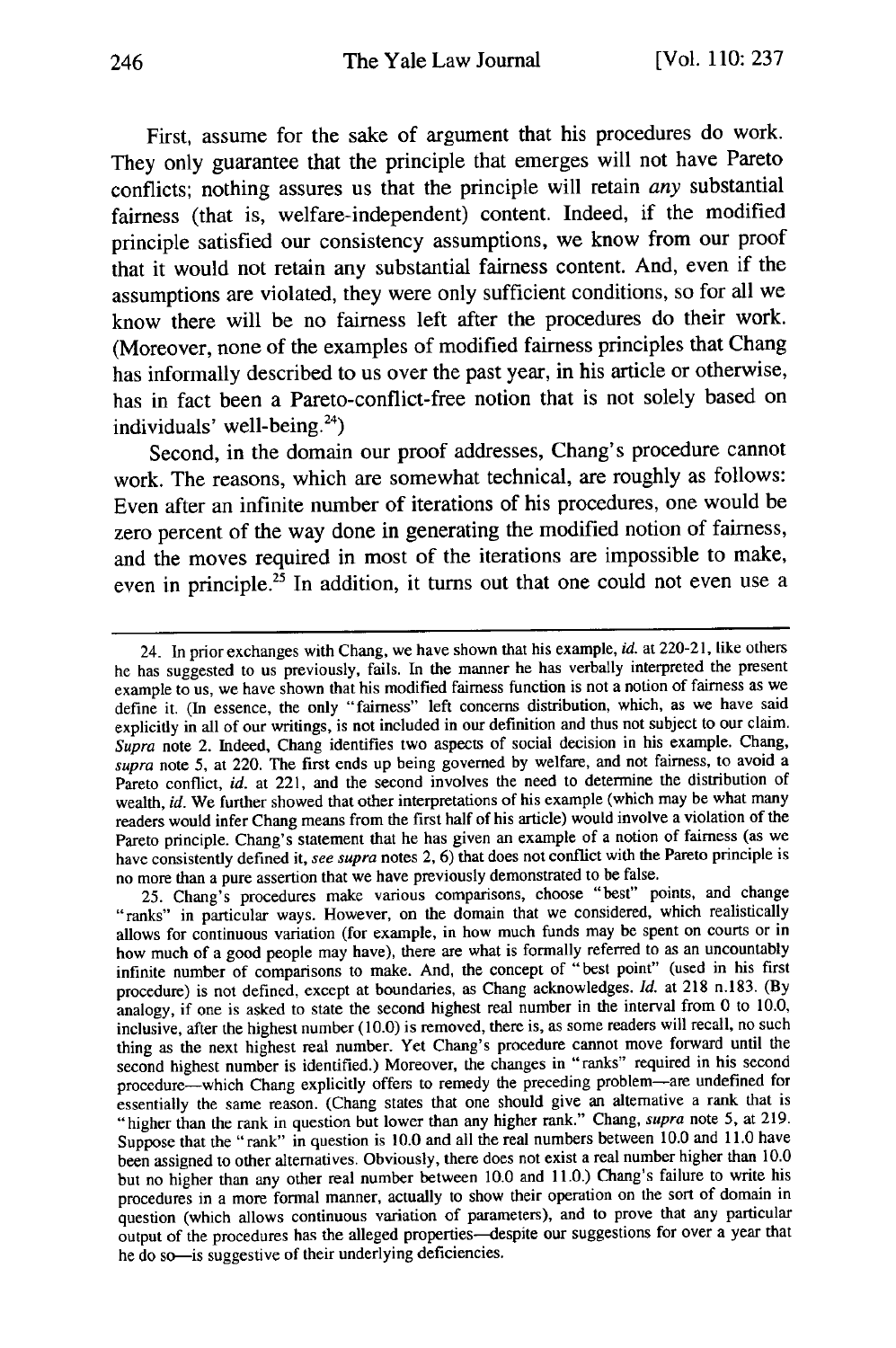streamlined version of his procedure in an attempt to provide rough justice. The reasons have to do with the very assumptions he eschews: Because he rejects continuity, it is literally true that a very close approximation could be wrong to an extent that is deemed infinitely weighty; and because he rejects independence, it is always possible that skipping over some possibilities-even ones that will not be chosen in any event-will be fatal, because which possibilities one considers or skips can have a morally decisive effect on other (seemingly unrelated) assessments.<sup>26</sup>

### III. CHANG'S LIBERAL WELFARISM

Most of Chang's discussion of his particular blend of liberalism and welfarism has little if any bearing on our claim that notions of fairness conflict with the Pareto principle. Nevertheless, we suspect that the aspects of Chang's argument that suggest that individuals' "external" preferences should be censored have intuitive resonance with many readers, for most of us probably cringe at the thought of crediting, say, sadistic preferences. Accordingly, we offer some comments about such external preferences drawing upon our other writing, which considers a number of general arguments that bear on external preferences and also contains a section that addresses the specific topic.<sup>27</sup> (We will be brief here, because the question of how to address external preferences is not our focus in this Reply or in the article that Chang criticizes.)

On its face, the idea that external preferences should be ignored raises a number of questions, including the following: What is an "external" preference? (If it means any preference regarding other individuals, as suggested in most discussions, then one would have to censor preferences for watching opera and sports events, for conversation and companionship, indeed, for virtually all human interaction that was not purely instrumental to some other end.<sup>28</sup>) Why should people have preferences regarding only

<sup>26.</sup> Thus, his statements that we could use "a reasonable rule of thumb" and eschew "investing much of our scarce resources in the search for . . . Pareto improvements," *id.* at 230-31, are wrong in his own framework. (Relatedly, he suggests that one may focus primarily on the fairness optimum, *id.* at 231, but because he rejects our assumptions, this works only if that optimum is identified in a literally perfect, precise manner, which of course is impossible.) It should also be clear, contrary to Chang's suggestion, *id.* at 219 n. 186, that these defects are unique to his particular approach. For example, under welfare economics (and most notions of fairness that people actually believe in), only the policies under consideration would have to be evaluated in order to choose among them, and the use of approximations would usually yield approximately good results. (Indeed, in the latter part of his footnote, he acknowledges differences between welfare economics and his approach but does not reveal how they render his, and only his, procedure inoperable.)

<sup>27.</sup> *E.g.,* KAPLOw & SHAVELL, supra note 1, secs. II.D, VIII.B.

<sup>28.</sup> Chang himself is difficult to interpret. He does not offer a definition of external preferences and criticizes the one definition in the literature that he mentions explicitly. Chang, *supra* note 5, at 183 n.40. In response to one of the definitional problems he mentions briefly, he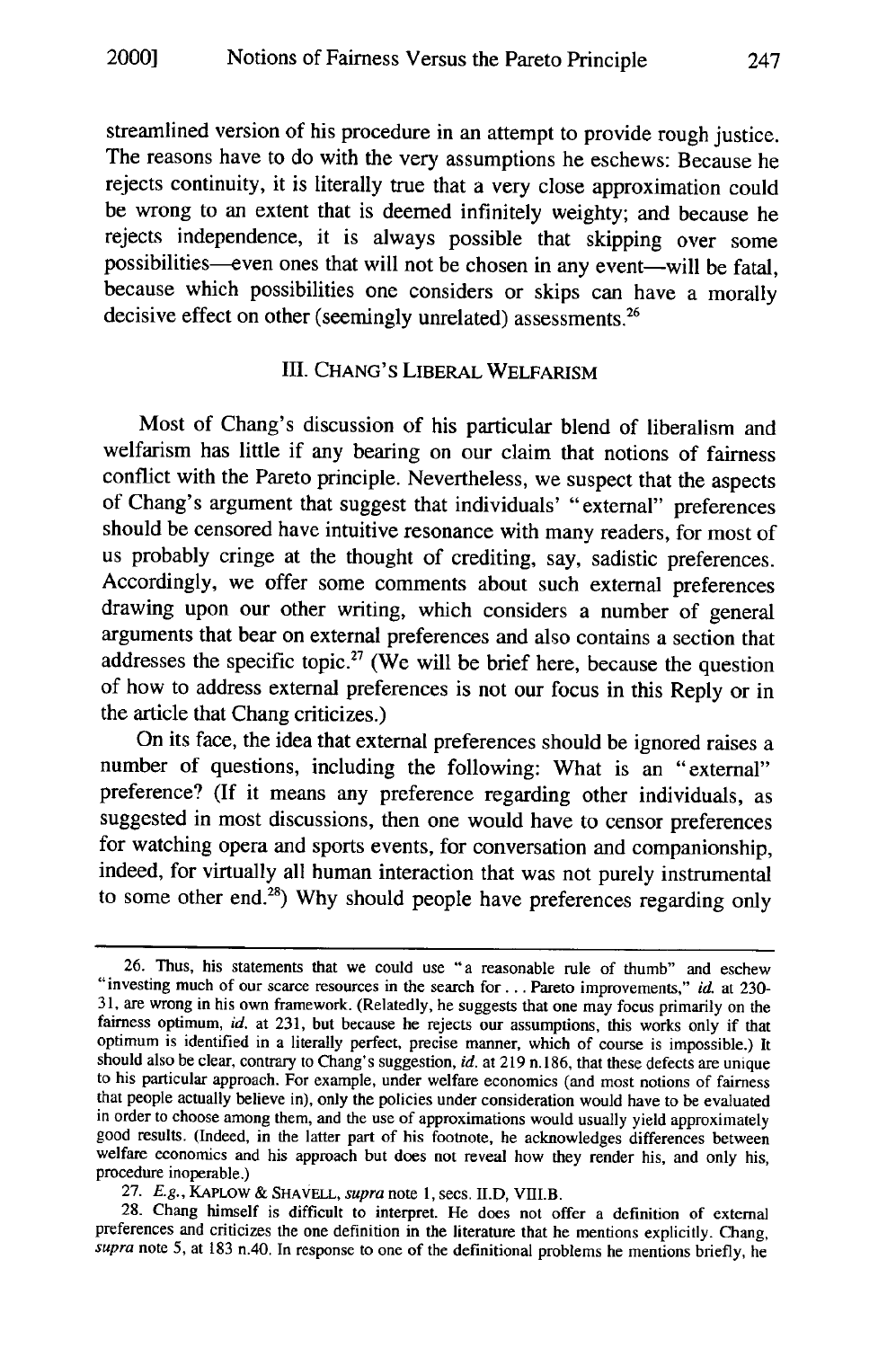other things and not other people? (Is a particularly narrow sort of materialism meant to be endorsed?) Is it really acceptable to trump all other-regarding preferences, including love for one's children, concern for individuals in distress, and so forth? And what of negative external preferences that have socially desirable effects (such as the feelings of disapprobation that we have when others act wrongfully, the anticipation of which often deters individuals from improper behavior)? Since, we presume, only some preferences—and, from the foregoing, it would appear, only some external preferences—are to be censored, who gets to choose which ones? Using what criteria? On what grounds?<sup>29</sup>

We suggest, in our other writing, that the welfare economic framework offers answers to these sorts of questions, allowing one to make reasoned arguments about which external preferences really are socially problematic and how and when it may make sense to adjust social policy in the light thereof. In addition, that analysis suggests that the appeal of the common view, which Chang exemplifies, in fact is related to these underlying welfarist arguments. For example, we explain that it is no accident that negative and socially counterproductive external preferences are most often invoked in support of the preference-censoring view. Upon reflection, the widely held antipathy (itself an external preference of sorts) toward such other-regarding preferences as sadistic ones can contribute to the proper socialization of individuals and also serve to discourage undesirable behavior that may be undertaken to satisfy these types of preferences.

## IV. CONCLUSION

In this Reply, we have reviewed our two main arguments, each of which independently demonstrates that consistent adherence to any notion

asserts that we "can distinguish" the problematic preferences from others, by reference to which preferences "are not 'intrinsically immoral," *id.* at 189 n.67, a patently question-begging response, since the whole point of the distinction was to identify which preferences should be deemed immoral. Finally, Chang concludes his discussion of censoring preferences by stating that, to avoid what he regards as decisive objections to the preference-censoring position as formulated by others, he would admit (that is, not censor) "personal preferences based on external preferences." *Id.* at 191-94. This seems to imply, however, that although he would exclude the preferences of, say, sadists that were expressed in terms of the supposed political inferiority of their victims, he would admit sadistic preferences reflecting the pure pleasure of seeing the victims suffer-hardly a distinction that succeeds in capturing the intuitions that Chang claims motivate the preference-censoring view in the first place.

<sup>29.</sup> There exist additional difficulties as well. It is not clear, for example, how to define what it means to censor a preference since, in general, the intensity of an individual's other preferences may well depend on the extent to which the preference to be censored is in fact satisfied. Also, paradoxically, censoring a preference could lead to results under which more of the undesirable activity occurs. (Ignoring a sadist's preferences may lead us to deem him worse off-because a source of his satisfaction is not counted-which under some distributive theories would entitle him to a greater share of resources, part of which he may devote to satisfying his sadistic preferences.)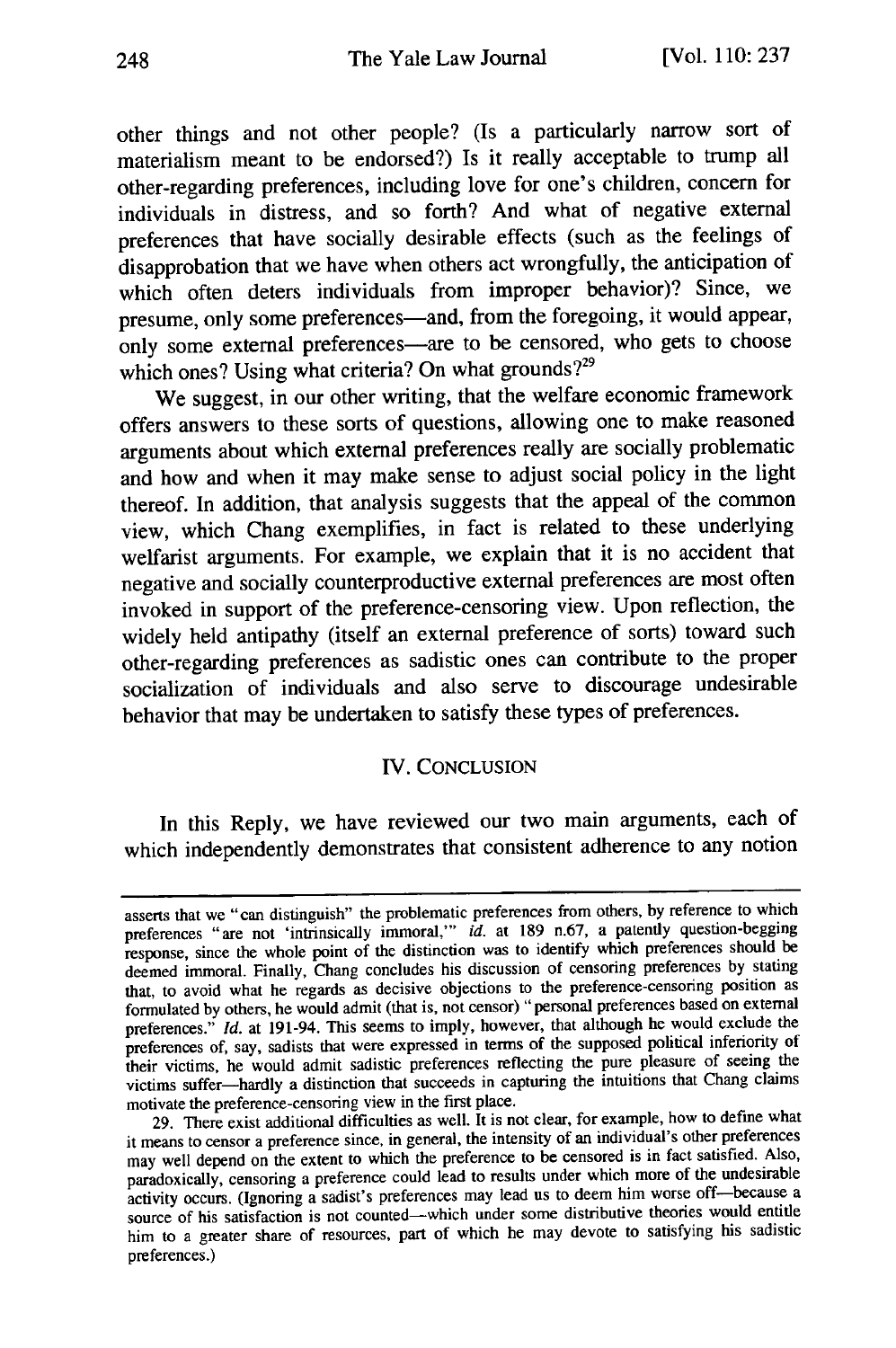of fairness will make everyone worse off in some circumstances. A focus of our discussion has been on the assumptions underlying the second of our demonstrations of this point. We emphasized that the assumptions embody basic elements of logical consistency that we would think anyone advancing a normative principle for evaluating legal policy would embrace. Although logic alone cannot demonstrate a normative conclusion, we do believe that our result poses a challenge to those who would employ notions of fairness in policy analysis, particularly since many such notions seem motivated by concerns for individuals who might be unfairly treated, whereas consistent pursuit of notions of fairness, we have shown, may be to the detriment of everyone, including those same individuals.

We have not rehearsed a wide range of additional arguments that we advance in our larger work in support of our general thesis that legal policy analysis should depend exclusively on effects on individuals' well-being, with no independent weight being given to notions of fairness. We do, however, wish to elaborate briefly on one of the themes of this writing, namely, how our thesis can be reconciled with the intuitions and instincts that most individuals (including us) hold regarding various notions of fairness.

An important part of the reconciliation concerns the respects in which notions of fairness may be relevant under welfare economics, even though they are not considered to be independent evaluative principles. First, individuals may have tastes for notions of fairness, which is to say that their well-being may depend on whether what they view to be fair treatment is in fact provided. (Punishment that is substantially disproportionate to an offense may be upsetting to many individuals.) Second, notions of fairness may serve as proxy principles that may be useful in identifying policies that advance welfare. (The notion of corrective justice holds that wrongdoers should compensate their victims, the prospect of which tends to enhance deterrence.) Third, notions of fairness can be important as rules of common morality, which are valuable to teach and reinforce because they lead individuals to be less opportunistic in their interactions in their everyday lives. In all, we believe that the broad appeal of notions of fairness can in many respects be reconciled with what we have shown to be serious defects in the use of notions of fairness as independent evaluative principlesincluding, importantly, that consistent adherence to such notions entails the view that it may be desirable to choose policies that make everyone worse off.